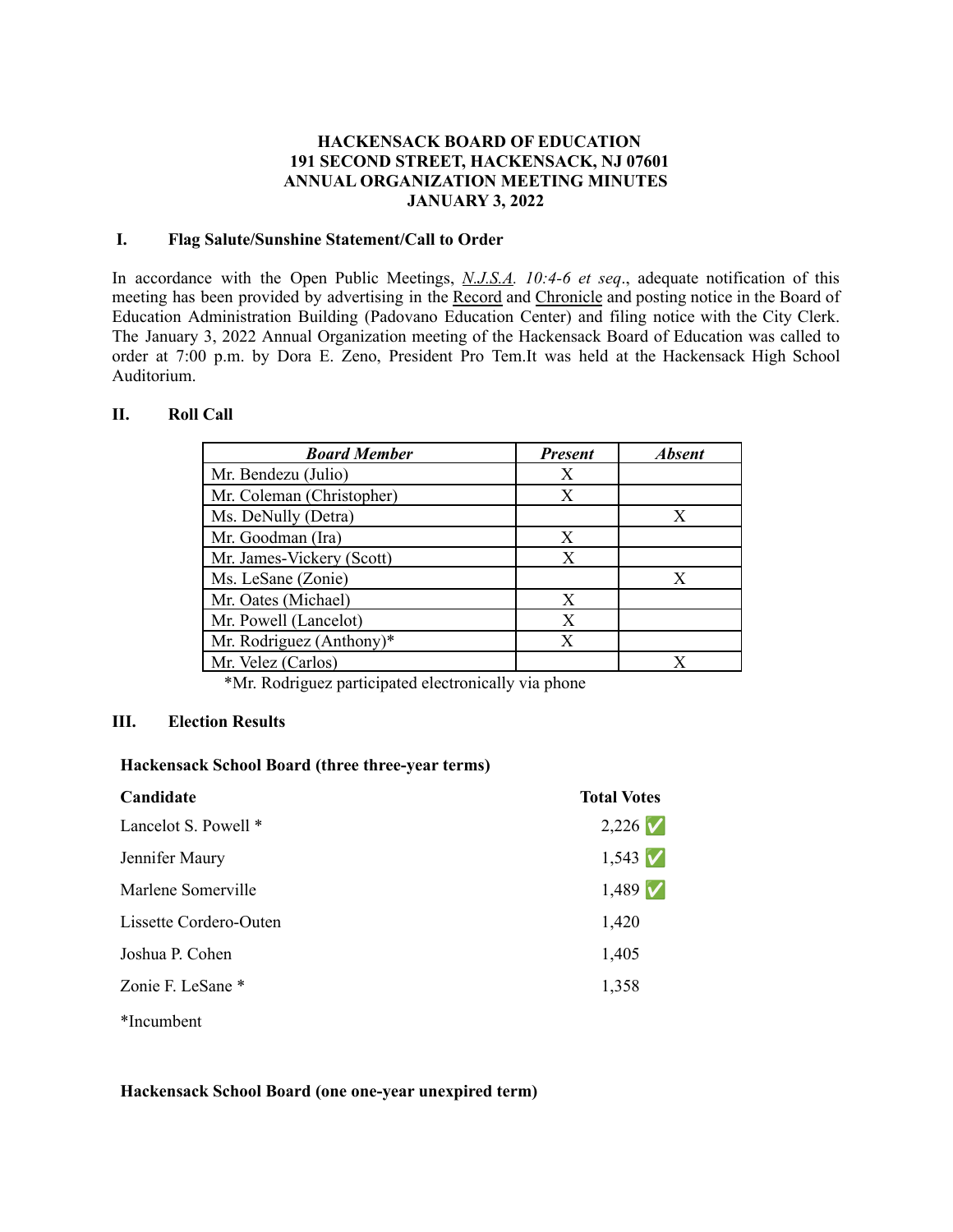| Candidate            | <b>Total Votes</b> |
|----------------------|--------------------|
| Demetrius Carroll    | $1,754$ $\vee$     |
| Todd Douglas Rachlin | 1.574              |

#### **IV. The Oath of Office was Administered to newly elected Board Members:**

- Demetrius Carroll
- Jennifer Maury
- Lancelot S. Powell
- Marlene Sommerville

#### **V. Nominations/Election of Board President**

The Board Secretary accepted nominations for the Office of President of the Hackensack Board of Education for calendar year 2022.

- Mr. Goodman nominated Mr. Powell.
- Mr. Carroll nominated Mr. James-Vickery.

In the absence of further nominations, the Board Secretary closed nominations and a roll call for each candidate ensued.

On the nomination for **Mr. Powell:**

| <b>Motion: Mr. Goodman</b> |                         |                      |                |               |
|----------------------------|-------------------------|----------------------|----------------|---------------|
|                            | Yes                     | $N_{\boldsymbol{0}}$ | <b>Abstain</b> | <b>Absent</b> |
| Mr. Bendezu (Julio)        | X                       |                      |                |               |
| Mr. Carroll (Demetrius)    |                         |                      | X              |               |
| Mr. Coleman (Christopher)  |                         | X                    |                |               |
| Mr. Goodman (Ira)          | $\overline{\textbf{X}}$ |                      |                |               |
| Mr. James-Vickery (Scott)  |                         | X                    |                |               |
| Ms. Maury (Jennifer)       |                         |                      | X              |               |
| Mr. Oates (Michael)        |                         | X                    |                |               |
| Mr. Powell (Lancelot)      | X                       |                      |                |               |
| Mr. Rodriguez (Anthony)    |                         | X                    |                |               |
| Ms. Sommerville (Marlene)  | X                       |                      |                |               |

The nomination to elect Mr. Lancelot S. Powell to serve as President of the Board of Education for the 2022/2023 school year resulted in a vote of 4 Ayes, 4 Nays, and 2 Abstentions, thus there were not sufficient votes of the majority of those present. The Board then voted on Candidate James-Vickery to serve as Board President with the following result:

On the nomination for **Mr. James-Vickery:**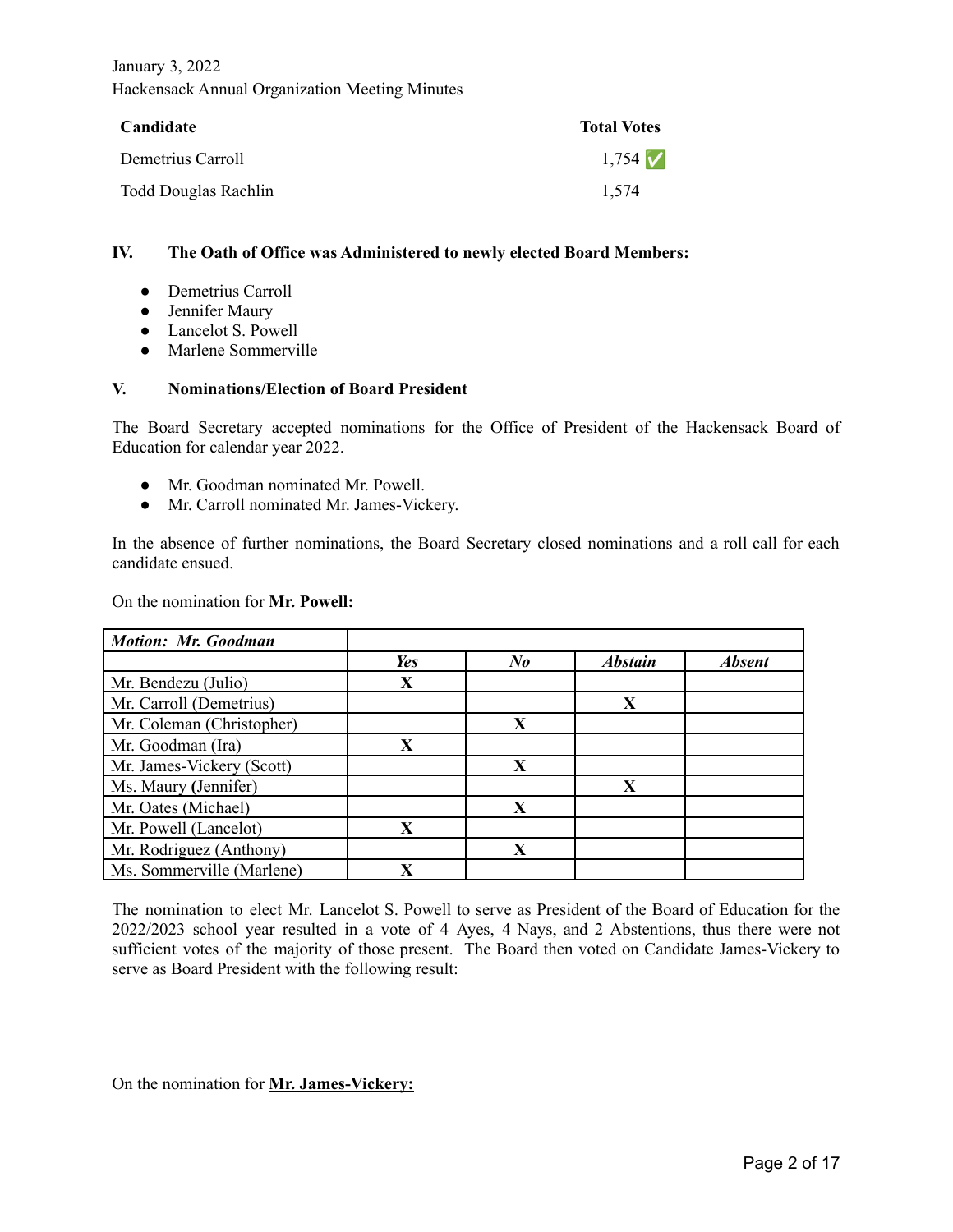| <b>Motion: Mr. Carroll</b> |                         |         |                |               |
|----------------------------|-------------------------|---------|----------------|---------------|
|                            | Yes                     | $N_{0}$ | <b>Abstain</b> | <b>Absent</b> |
| Mr. Bendezu (Julio)        | X                       |         |                |               |
| Mr. Carroll (Demetrius)    | X                       |         |                |               |
| Mr. Coleman (Christopher)  | $\overline{\textbf{X}}$ |         |                |               |
| Mr. Goodman (Ira)          |                         | X       |                |               |
| Mr. James-Vickery (Scott)  | X                       |         |                |               |
| Ms. Maury (Jennifer)       | $\overline{\textbf{X}}$ |         |                |               |
| Mr. Oates (Michael)        | X                       |         |                |               |
| Mr. Powell (Lancelot)      |                         | X       |                |               |
| Mr. Rodriguez (Anthony)    | $\mathbf X$             |         |                |               |
| Ms. Sommerville (Marlene)  |                         |         | $\mathbf{X}$   |               |

The nomination to elect Mr. Scott James-Vickery to serve as President of the Board of Education for the 2022/2023 school year resulted in a vote of 7 Ayes, 2 Nays, and 1 Abstention. Mr. James-Vickery then assumed the seat of the President.

### **VI. Nominations/Election of Board Vice President - First Cycle**

The Board President accepted nominations for the Office of Vice President of the Hackensack Board of Education for the 2022/2023 school year.

- Mr. Oates nominated Mr. Rodriguez.
- Mr. Goodman nominated Mr. Powell.
- Mr. Carroll nominated Mrs. Maury.

In the absence of further nominations, the Board President closed nominations and a roll call for each candidate ensued.

On the nomination for **Candidate Rodriguez**:

| <b>Motion:</b>            |     |         |                |               |
|---------------------------|-----|---------|----------------|---------------|
|                           | Yes | $N_{0}$ | <b>Abstain</b> | <b>Absent</b> |
| Mr. Bendezu (Julio)       | X   |         |                |               |
| Mr. Carroll (Demetrius)   |     |         | X              |               |
| Mr. Coleman (Christopher) | X   |         |                |               |
| Mr. Goodman (Ira)         |     | X       |                |               |
| Mr. James-Vickery (Scott) | X   |         |                |               |
| Ms. Maury (Jennifer)      |     |         | X              |               |
| Mr. Oates (Michael)       | X   |         |                |               |
| Mr. Powell (Lancelot)     |     | X       |                |               |
| Mr. Rodriguez (Anthony)   | X   |         |                |               |
| Ms. Sommerville (Marlene) |     |         | $\mathbf{X}$   |               |

The nomination to elect Mr. Rodriguez to serve as Vice President of the Board of Education for the 2022/2023 school year resulted in a vote of 5 Ayes, 2 Nays, and 3 Abstentions, thus there were not sufficient votes of the majority of those present.

The Board then voted on **Candidate Powell** to serve as Board Vice President with the following result: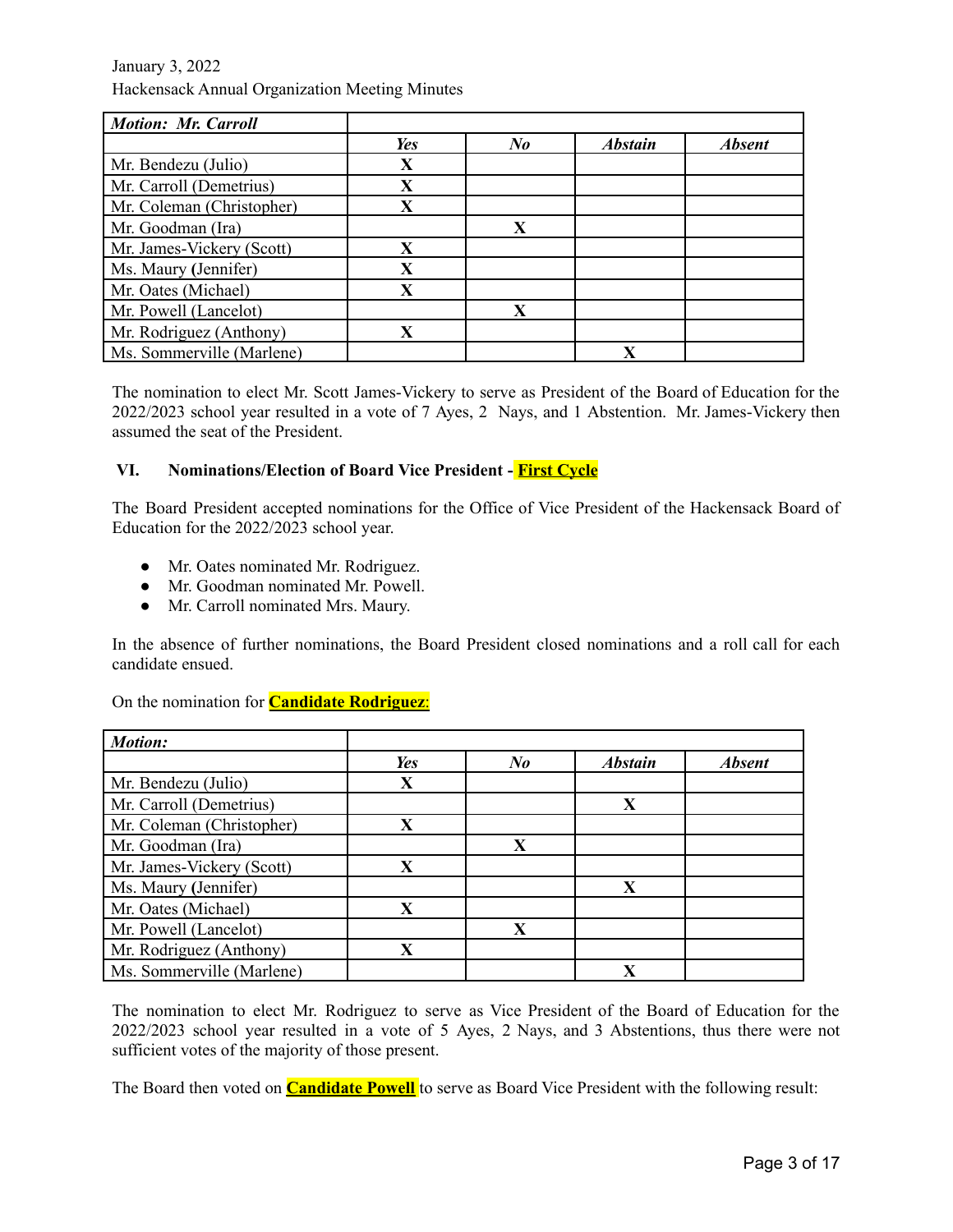| <b>Motion:</b>            |     |                         |                |               |
|---------------------------|-----|-------------------------|----------------|---------------|
|                           | Yes | $N_{\boldsymbol{0}}$    | <b>Abstain</b> | <b>Absent</b> |
| Mr. Bendezu (Julio)       | X   |                         |                |               |
| Mr. Carroll (Demetrius)   |     |                         | $\mathbf x$    |               |
| Mr. Coleman (Christopher) |     | X                       |                |               |
| Mr. Goodman (Ira)         | X   |                         |                |               |
| Mr. James-Vickery (Scott) |     | X                       |                |               |
| Ms. Maury (Jennifer)      |     |                         | X              |               |
| Mr. Oates (Michael)       |     | $\overline{\textbf{X}}$ |                |               |
| Mr. Powell (Lancelot)     | X   |                         |                |               |
| Mr. Rodriguez (Anthony)   |     | X                       |                |               |
| Ms. Sommerville (Marlene) | X   |                         |                |               |

The nomination to elect Mr. Powell to serve as Vice President of the Board of Education for the 2022/2023 school year resulted in a vote of 4 Ayes, 4 Nays, and 2 Abstentions, thus there were not sufficient votes of the majority of those present.

The Board then voted on **Candidate Maury** to serve as Board Vice President with the following result:

| <b>Motion:</b>            |                         |         |                |               |
|---------------------------|-------------------------|---------|----------------|---------------|
|                           | Yes                     | $N_{0}$ | <b>Abstain</b> | <b>Absent</b> |
| Mr. Bendezu (Julio)       |                         |         | X              |               |
| Mr. Carroll (Demetrius)   | X                       |         |                |               |
| Mr. Coleman (Christopher) |                         | X       |                |               |
| Mr. Goodman (Ira)         |                         | X       |                |               |
| Mr. James-Vickery (Scott) | $\mathbf x$             |         |                |               |
| Ms. Maury (Jennifer)      | $\overline{\textbf{X}}$ |         |                |               |
| Mr. Oates (Michael)       |                         | X       |                |               |
| Mr. Powell (Lancelot)     |                         | X       |                |               |
| Mr. Rodriguez (Anthony)   |                         | X       |                |               |
| Ms. Sommerville (Marlene) |                         |         | $\mathbf x$    |               |

The nomination to elect Mrs. Maury to serve as Vice President of the Board of Education for the 2022/2023 school year resulted in a vote of 3 Ayes, 5 Nays, and 2 Abstentions, thus there were not sufficient votes of the majority of those present.

As the Trustees could not reach consensus, Mr. Taylor, Board Attorney referred to the district's By-Laws in Policy which governs the process to appoint Board Officers. He stated the By-Law grants the Board the latitude to discuss this matter during closed executive session. Based on that, the Board proceeded with the following action:

**VII. Be It Resolved,** that the Hackensack Board of Education determines it is necessary to meet in Executive Session on Monday, January 3, 2022, to discuss **Legal, Personnel**, **student related matters, Negotiations and other confidential matters**; and

**Be It Further Resolved,** that these matters will be made public when the need for confidentiality no longer exists.

*Trustee James-Vickery motioned to go into Executive Session at 7:33 p.m., seconded by Trustee*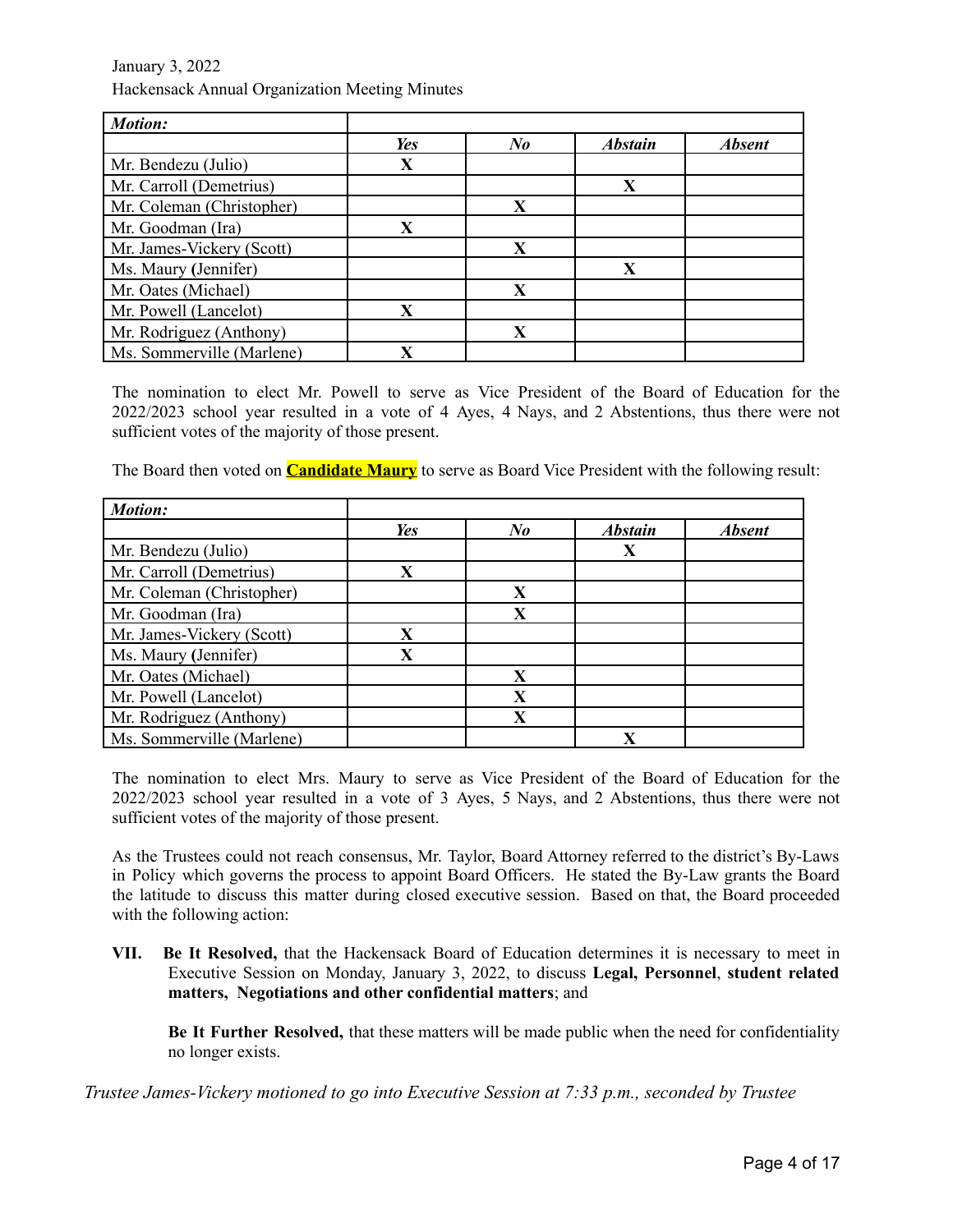# *Oates, with all members present voting aye. The Trustees reconvened into public session at 7:53 p.m.*

# **VIII. Nominations/Election of Board Vice President - Second Cycle**

The Board commenced voting on the Office of Vice President of the Hackensack Board of Education for the 2022/2023 school year.

### On the nomination for **Candidate Rodriguez**:

| <b>Motion:</b>            |                         |                         |                |               |
|---------------------------|-------------------------|-------------------------|----------------|---------------|
|                           | Yes                     | $N_{0}$                 | <b>Abstain</b> | <b>Absent</b> |
| Mr. Bendezu (Julio)       | X                       |                         |                |               |
| Mr. Carroll (Demetrius)   |                         | X                       |                |               |
| Mr. Coleman (Christopher) | $\overline{\textbf{X}}$ |                         |                |               |
| Mr. Goodman (Ira)         |                         | $\mathbf X$             |                |               |
| Mr. James-Vickery (Scott) | X                       |                         |                |               |
| Ms. Maury (Jennifer)      |                         | X                       |                |               |
| Mr. Oates (Michael)       | X                       |                         |                |               |
| Mr. Powell (Lancelot)     |                         | X                       |                |               |
| Mr. Rodriguez (Anthony)   | X                       |                         |                |               |
| Ms. Sommerville (Marlene) |                         | $\overline{\textbf{X}}$ |                |               |

The nomination to elect Mr. Rodriguez to serve as Vice President of the Board of Education for the 2022/2023 school year resulted in a vote of 5 Ayes, 5 Nays, and 0 Abstentions, thus there were not sufficient votes of the majority of those present.

The Board then voted on **Candidate Powell** to serve as Board Vice President with the following result:

| <b>Motion:</b>            |     |         |                |               |
|---------------------------|-----|---------|----------------|---------------|
|                           | Yes | $N_{0}$ | <b>Abstain</b> | <b>Absent</b> |
| Mr. Bendezu (Julio)       |     | X       |                |               |
| Mr. Carroll (Demetrius)   |     | X       |                |               |
| Mr. Coleman (Christopher) |     | X       |                |               |
| Mr. Goodman (Ira)         | X   |         |                |               |
| Mr. James-Vickery (Scott) |     | X       |                |               |
| Ms. Maury (Jennifer)      |     | X       |                |               |
| Mr. Oates (Michael)       |     | X       |                |               |
| Mr. Powell (Lancelot)     | X   |         |                |               |
| Mr. Rodriguez (Anthony)   |     | X       |                |               |
| Ms. Sommerville (Marlene) | X   |         |                |               |

The nomination to elect Mr. Powell to serve as Vice President of the Board of Education for the 2022/2023 school year resulted in a vote of 3 Ayes, 7 Nays, and 0 Abstentions, thus there were not sufficient votes of the majority of those present.

The Board then voted on **Candidate Maury** to serve as Board Vice President with the following result: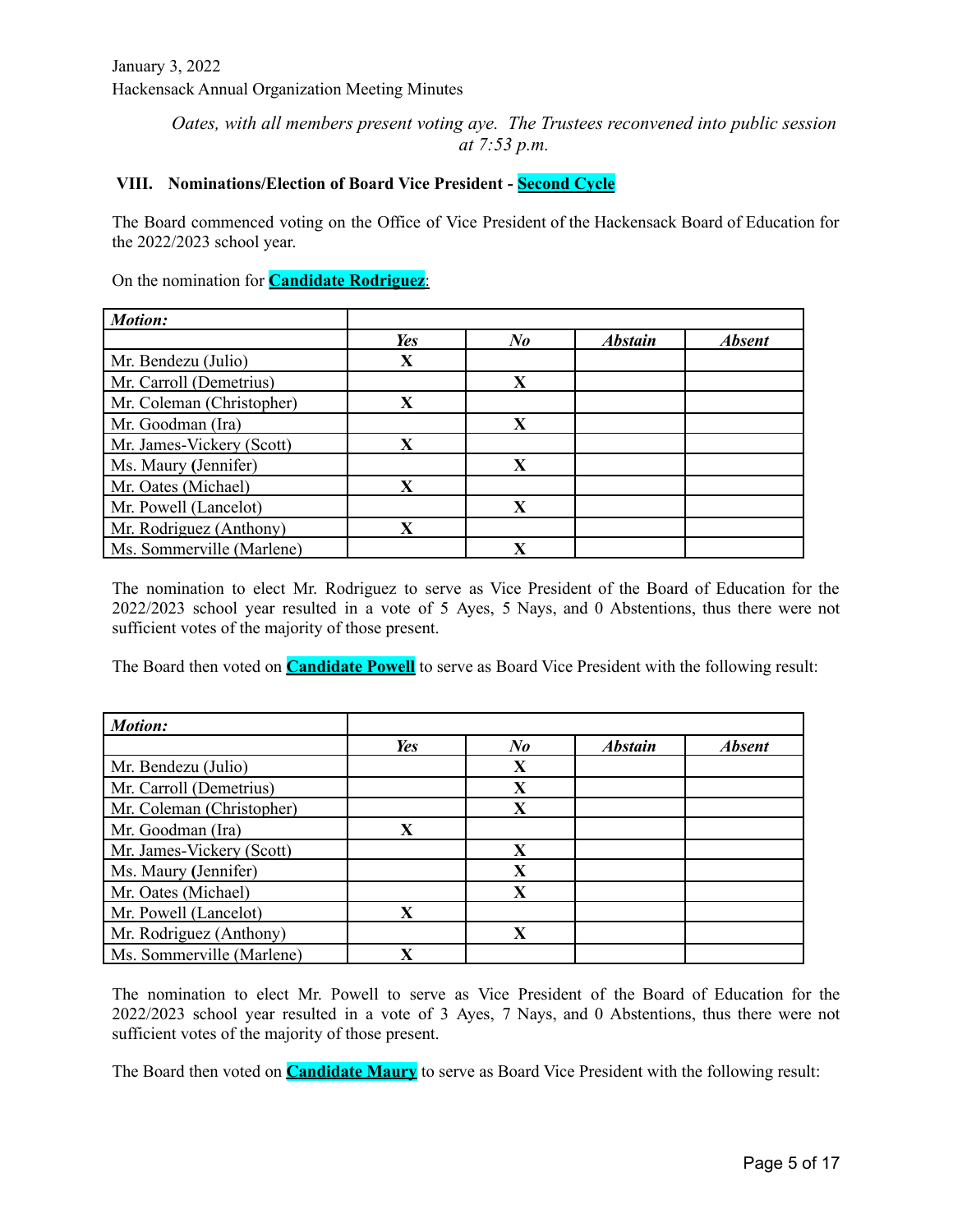| <b>Motion:</b>            |     |                         |                |               |
|---------------------------|-----|-------------------------|----------------|---------------|
|                           | Yes | $N_{0}$                 | <b>Abstain</b> | <b>Absent</b> |
| Mr. Bendezu (Julio)       |     | X                       |                |               |
| Mr. Carroll (Demetrius)   | X   |                         |                |               |
| Mr. Coleman (Christopher) |     | X                       |                |               |
| Mr. Goodman (Ira)         |     | X                       |                |               |
| Mr. James-Vickery (Scott) | X   |                         |                |               |
| Ms. Maury (Jennifer)      | X   |                         |                |               |
| Mr. Oates (Michael)       |     | X                       |                |               |
| Mr. Powell (Lancelot)     |     | $\overline{\textbf{X}}$ |                |               |
| Mr. Rodriguez (Anthony)   |     | X                       |                |               |
| Ms. Sommerville (Marlene) |     | X                       |                |               |

The nomination to elect Mrs. Maury to serve as Vice President of the Board of Education for the 2022/2023 school year resulted in a vote of 3 Ayes, 7 Nays, and 0 Abstentions, thus there were not sufficient votes of the majority of those present.

### **IX. Public Comments**

Public participation shall be governed by the following rules:

- 1. A participant must sign the "sign-in" sheet and be recognized by the presiding officer and must preface comments by an announcement of his/her name, municipality of residence, and group affiliation, if applicable;
- 2. Each statement made by a participant shall be limited to three (3) minutes' duration during the public session;
- 3. All statements, questions, or inquiries shall be directed to the presiding officer and any questions or inquiries directed by a participant to another Board member shall be redirected to the presiding officer who shall determine if such statement, question, or inquiry shall be addressed by the presiding officer on behalf of the Board or by the individual Board member; and
- 4. All Board and/or Superintendent responses to questions or inquiries shall be held until the end of public participation.

Public comments shall be accepted in the following order:

- 1. Written comments to be read in full;
- 2. Summarized duplicative written comments;
- 3. In-person oral comments (if applicable); and
- 4. In-person oral comments of those who have already spoken or submitted written comments
- Members of the public congratulated the successful candidates who were sworn in as Trustees.
- Members of the public felt strongly that the deliberations to elect a Vice President should be conducted in the public meeting, and that it should be worked out amicably.
- Several members of the public referred to the disparity in the vaccination requirements between students and athletes.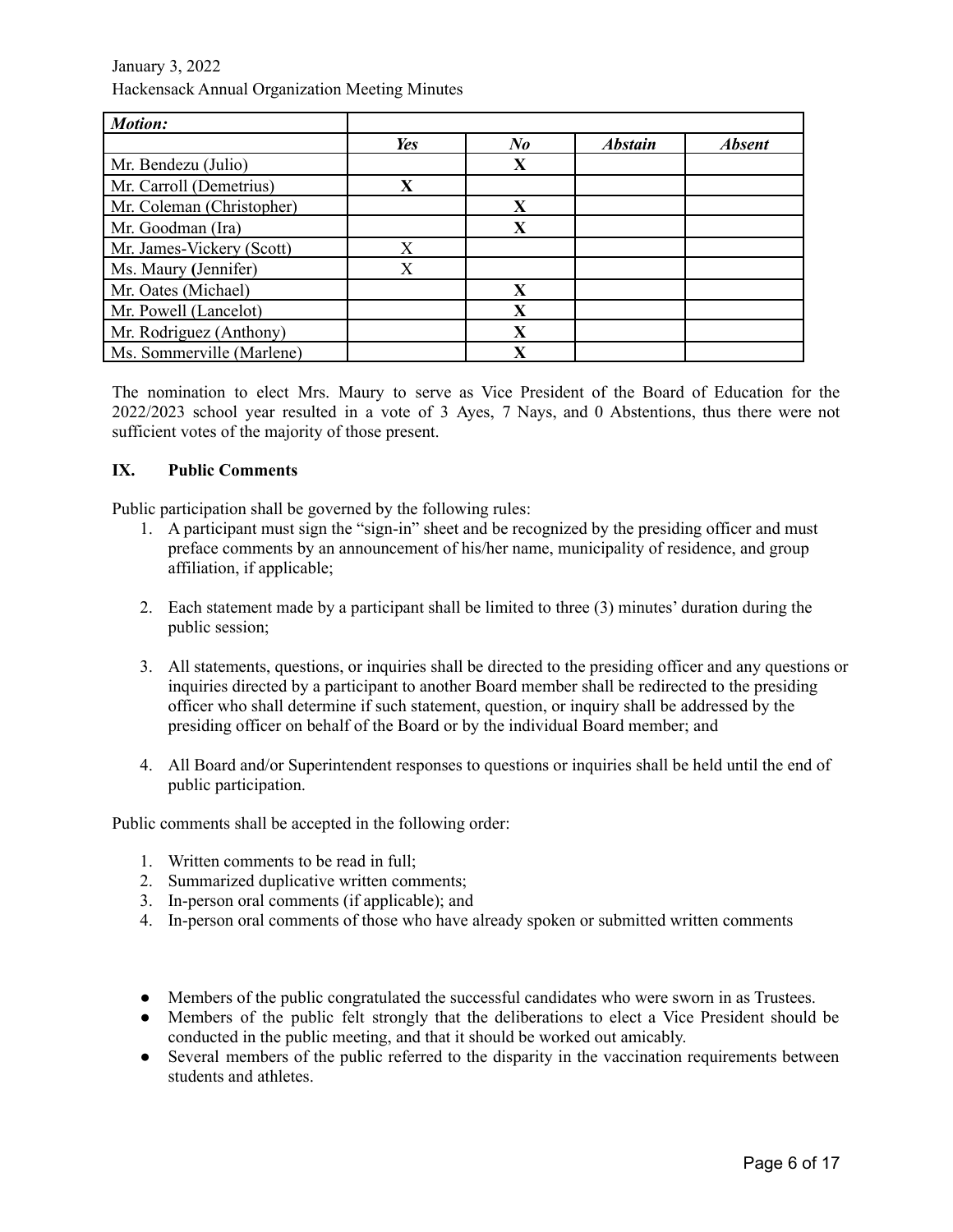- Pleas were made to permit staff to work remotely, citing that students were able to do so for this immediate period of time.
- The Board was urged to mandate desk shields.

### **XI. Distribution/Discussion Code of Ethics for School Board Members** pursuant to the School Ethics Act (c.178,P.L.2001)

# **NJSBA Code of Ethics**

The members of the Board of Education recognize that they hold authority not as individuals but as members of the Board. In order to make a clear public statement of its philosophy of service to the pupils of the district, the Board adopts as its own, the School Board Member Code of Ethics promulgated by the New Jersey School Boards Association on May 10, 1975 and reproduced below:

- 1. I will uphold and enforce all laws, State Board rules and regulations, and court orders pertaining to schools. Desired changes should be brought about only through legal ethical procedures.
- 2. I will make decisions in terms of the educational welfare of children and will seek to develop and maintain public schools which meet the individual needs of all children regardless of their ability, race, creed, sex, or social standing.
- 3. I will confine my Board action to policy making, planning, and appraisal and I will help to frame policies and plans only after the Board has consulted those who will be affected by them.
- 4. I will carry out my responsibility, not to administer the schools, but together with my fellow Board members, to see that they are well run.
- 5. I will recognize that authority rests with the Board of Education and will make no personal promises nor take any private action which may compromise the Board.
- 6. I will refuse to surrender my independent judgment to special interests or partisan political groups or to use the schools for personal gain or for the gain of friends.
- 7. I will hold confidential all matters pertaining to the schools which, if disclosed, would needlessly injure individuals or the schools. But in all other matters, I will provide accurate information and, in concert with my fellow Board members, interpret to the staff the aspirations of the community for its schools.
- 8. I will vote to appoint the best-qualified personnel available after consideration of the recommendation of the chief administrative officer.
- 9. I will support and protect school personnel in proper performance of their duties.
- 10. I will refer all complaints to the chief administrative officer and will act on such complaints at public meetings only after failure of an administrative solution.

### **XII. Resolutions (Consent Agenda)**

- **01.** Certification of Election Results
- **02.** Approve the 2022 Board Meeting Calendar
- **03.** Approve the 2022 Public Meeting Agenda Format
- **04.** Approve the 2022 Standing Committees
- **05**. Approve the 2022 Ad Hoc Committees
- **06.** Reaffirm School Board Member Code of Ethics
- **07.** Designate the 2022 Official Newspaper
- **08.** Re-adopt Existing Board Bylaws, Policies, Regulations and Procedures
- **09.** Approve Bank Depositories for Hackensack Board of Education Funds
- **10.** Approve Bank Signatories for Hackensack Board of Education Funds
- **11.** Approve Bank Depositories and Signatories for Student Activities Funds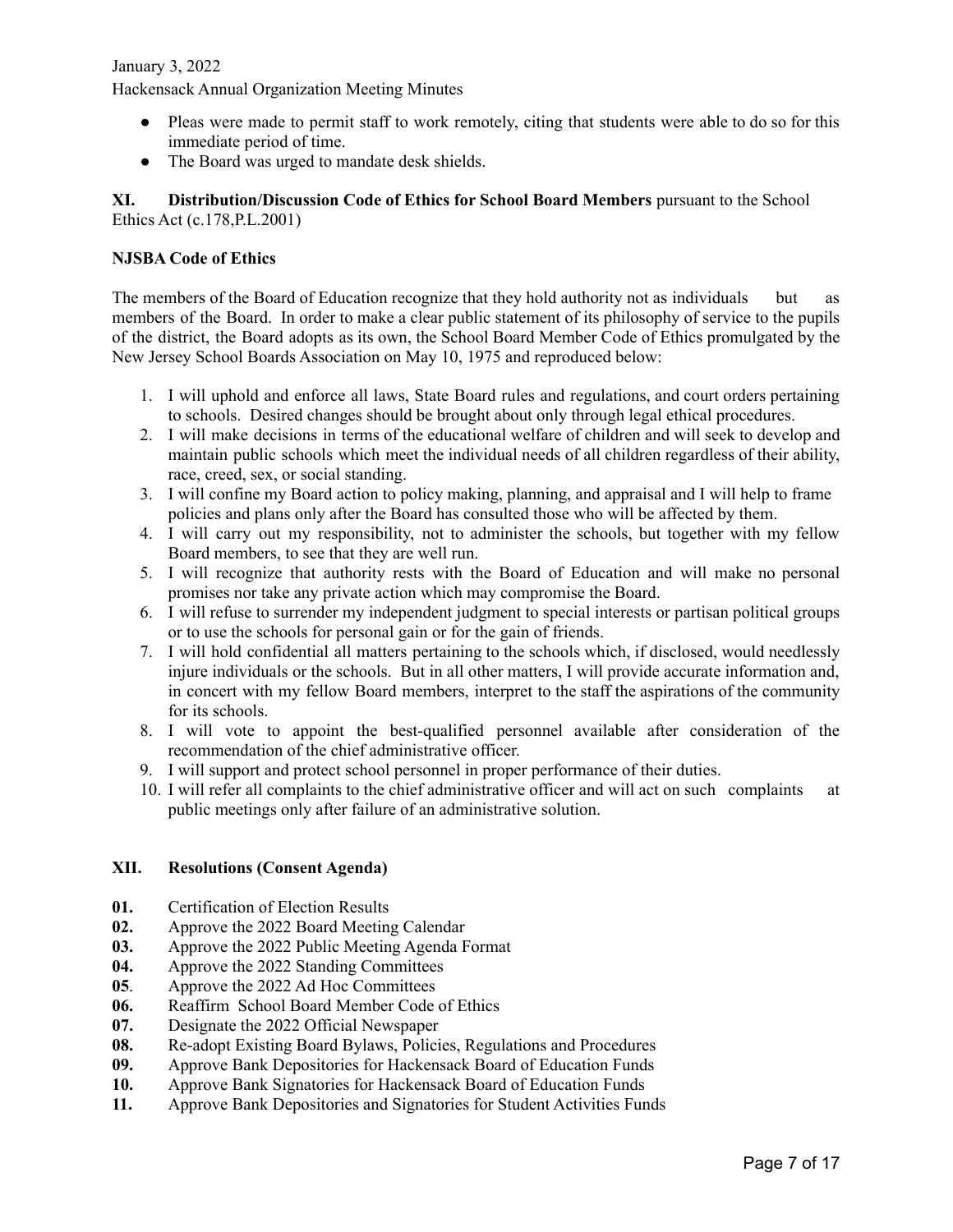- **12.** Approve Bank Depositories and Signatories for Student Athletic Funds
- 13. Authorize Use of President's Facsimile Signature
- **14.** Appoint Legal Counsel for 2022<br>**15.** Appoint Architect for 2022
- **15.** Appoint Architect for 2022<br>**16.** Appoint External Auditors for
- **16.** Appoint External Auditors for fiscal year 2021-22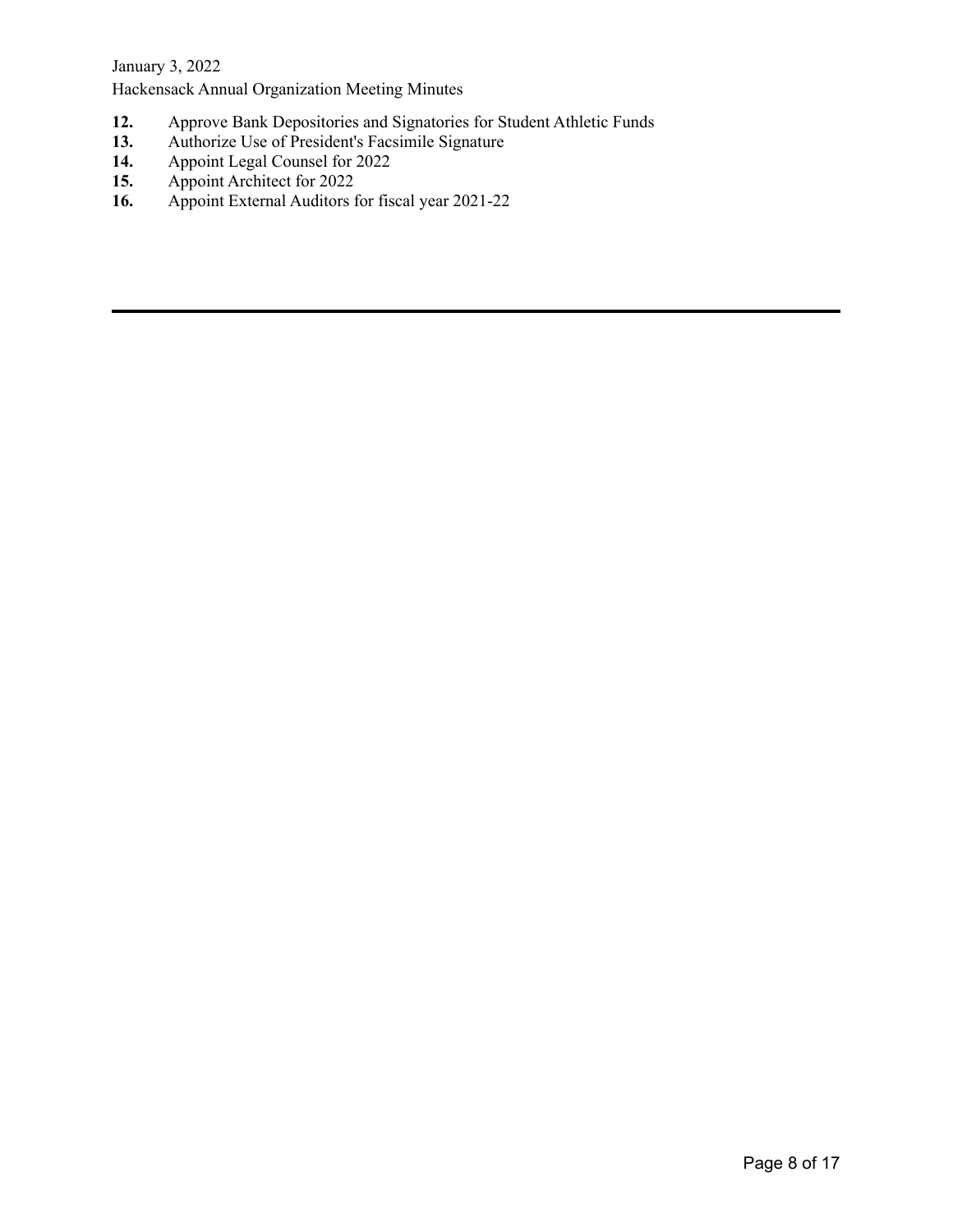# **01. Certification of Election Results**

**02. Be It Resolved,** that the Hackensack Board of Education designates the following meeting dates for Regular Public Meetings, for the 2022 calendar year; all meetings shall be held in accordance with the "Open Public Meetings Act" and formal action may be taken at any meeting; all meetings to be held at the Hackensack High School, commencing at 6:15 pm, convening immediately into Executive Session and reconvening the Regular Public Meeting to follow (time approximate 7:30 pm); and

**Be It Further Resolved,** that the Board approves Roberts' Rules of Order, Newly Revised, to govern the Hackensack Board of Education in its deliberations and acts in all cases in which it is not inconsistent with statutes of the State of New Jersey, rules of the State Board of Education, or these Bylaws in accordance with Board Bylaw 0164:

| <b>Meeting Date</b>       | <b>Meeting Type</b>                | <b>Location</b> |
|---------------------------|------------------------------------|-----------------|
| January 18, 2022*         | <b>Regular Meeting</b>             | High School     |
| February 28, 2022*        | <b>Regular Meeting</b>             | High School     |
| <b>March 21, 2022</b>     | <b>Regular Meeting</b>             | High School     |
| April 25, 2022*           | Budget Hearing & Regular Meeting   | High School     |
| May 16, 2022              | <b>Regular Meeting</b>             | High School     |
| June 20, 2022             | <b>Regular Meeting</b>             | High School     |
| <b>July 11, 2022</b>      | <b>Regular Meeting</b>             | High School     |
| <b>August 8, 2022</b>     | <b>Regular Meeting</b>             | High School     |
| <b>September 19, 2022</b> | <b>Regular Meeting</b>             | High School     |
| October 17, 2022          | Regular/Joint Boards Meeting       | High School     |
| <b>November 21, 2022</b>  | <b>Regular Meeting</b>             | High School     |
| <b>December 19, 2022</b>  | <b>Regular Meeting</b>             | High School     |
| <b>January 2, 2023</b>    | <b>Annual Organization Meeting</b> | High School     |

\*All meetings are held on the Third Monday unless it is a holiday or there is a conflict with the *City Council meeting schedule or to meet the statutory Budget Public Hearing Schedule*

**03. Be It Resolved,** that the Hackensack Board of Education establishes the following Agenda Format to be observed and the order of business conducted at the Regular Public Meetings of the Board of Education; and

**Be It Further Resolved,** that the Board President has sole discretion to change the Agenda Format and order of business in the best interest of the Board of Education.

### **REGULAR PUBLIC MEETING AGENDA**

- **I.** Flag Salute / Sunshine Statement / Call to Order / Roll Call
- **II.** Executive Session
- **III.** Presentations
- **IV.** Student Report
- **V.** Superintendent's Report
- **VI.** Public Comment
- **VII.** Approval of Minutes
- **VIII.** Resolutions (Consent Agenda)
	- **A.** Personnel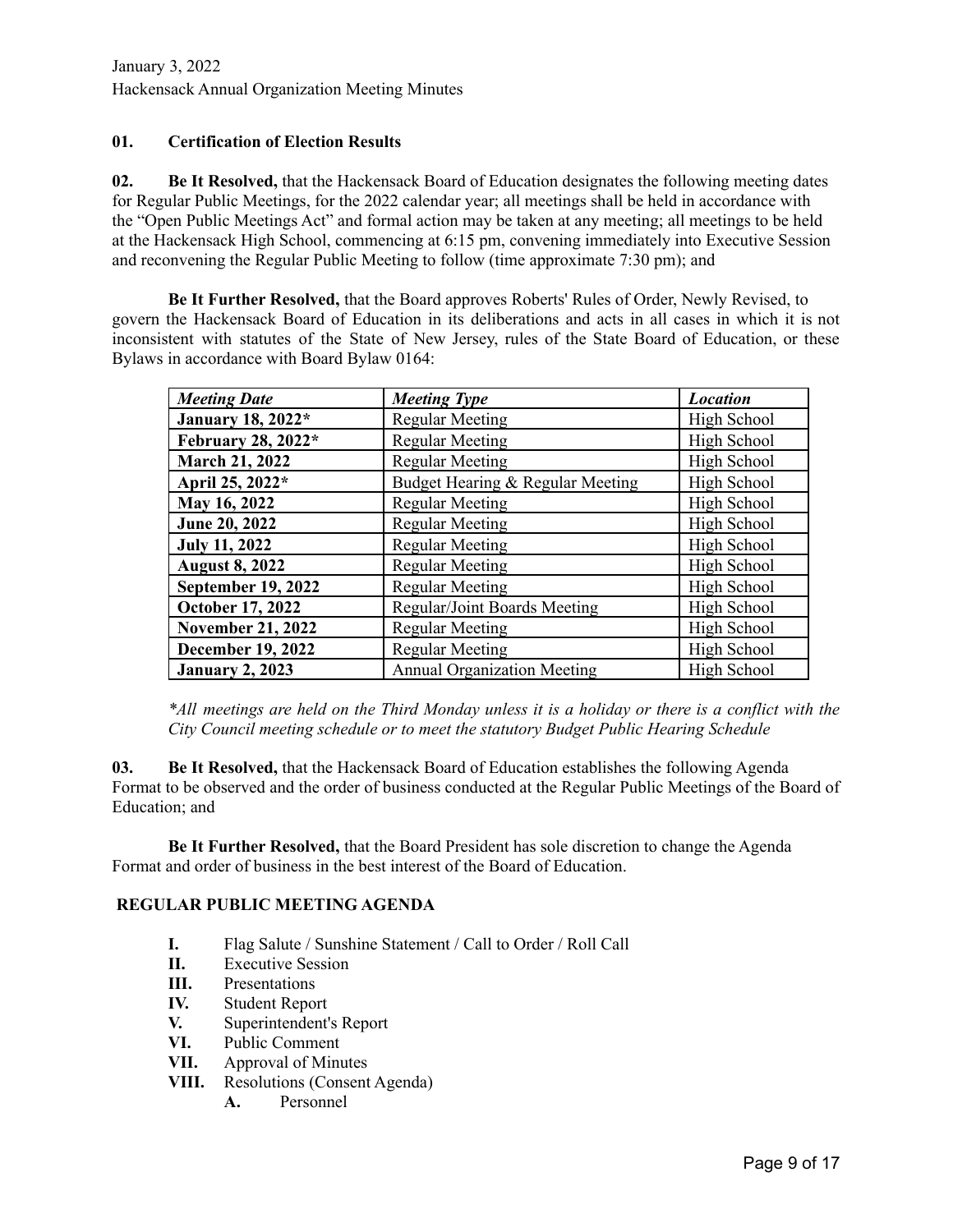- **B** Policy
- **C** Curriculum
- **D** Finance
- **E.** Facilities
- **IX.** Old Business
- **X.** New Business
- **XI.** Board Comments
- **XII.** Adjournment

**04. Be It Resolved,** that the Hackensack Board of Education approves the following **Standing Committees** for the 2022 calendar year:

- **A.** Personnel
- **B.** Policy
- **C.** Curriculum
- **D.** Finance
- **E.** Buildings & Grounds
- **F.** Community Relations

**05. Be It Resolved,** that the Hackensack Board of Education approves the following **Ad Hoc Committees** for the 2022 calendar year:

- A. Negotiations
- B. Student Hearings
- C. Joint Board/City

**06. Be It Resolved,** that the Hackensack Board of Education, individually and as a group, reaffirms and re-adopts the School Board Member Code of Ethics contained in Board of Education Bylaw 0142.

**07. Be It Resolved**, that the Hackensack Board of Education designates the **Record** as the **official newspaper** for the Hackensack Board of Education for calendar year 2022.

**08. Be It Resolved**, that the Hackensack Board of Education, re-adopts existing **Board Bylaws, Policies and Regulations** of this Board of Education be continued in force until such time that this Board amends same.

**09. Be It Resolved,** that the Hackensack Board of Education designates the following **Banks as depositories** for Hackensack Board of Education funds:

**1)** TD Bank; **2)** NJ ARM; **3)** Greater Alliance Federal Credit Union

**10. Be It Resolved,** that the Hackensack Board of Education **designates** the following **individuals to sign** on behalf of the Board of Education, any and all checks, drafts, or other orders with respect to any funds at any time to the credit of this Board with the depositories and/or against any accounts of this Board maintained at any time with the depositories, inclusive of any such checks, drafts or other orders drawn to cash or bearer or in favor of any of the below designated officers and/or other persons, firms or corporations, and that said depositories be and hereby are authorized without further inquiry to; and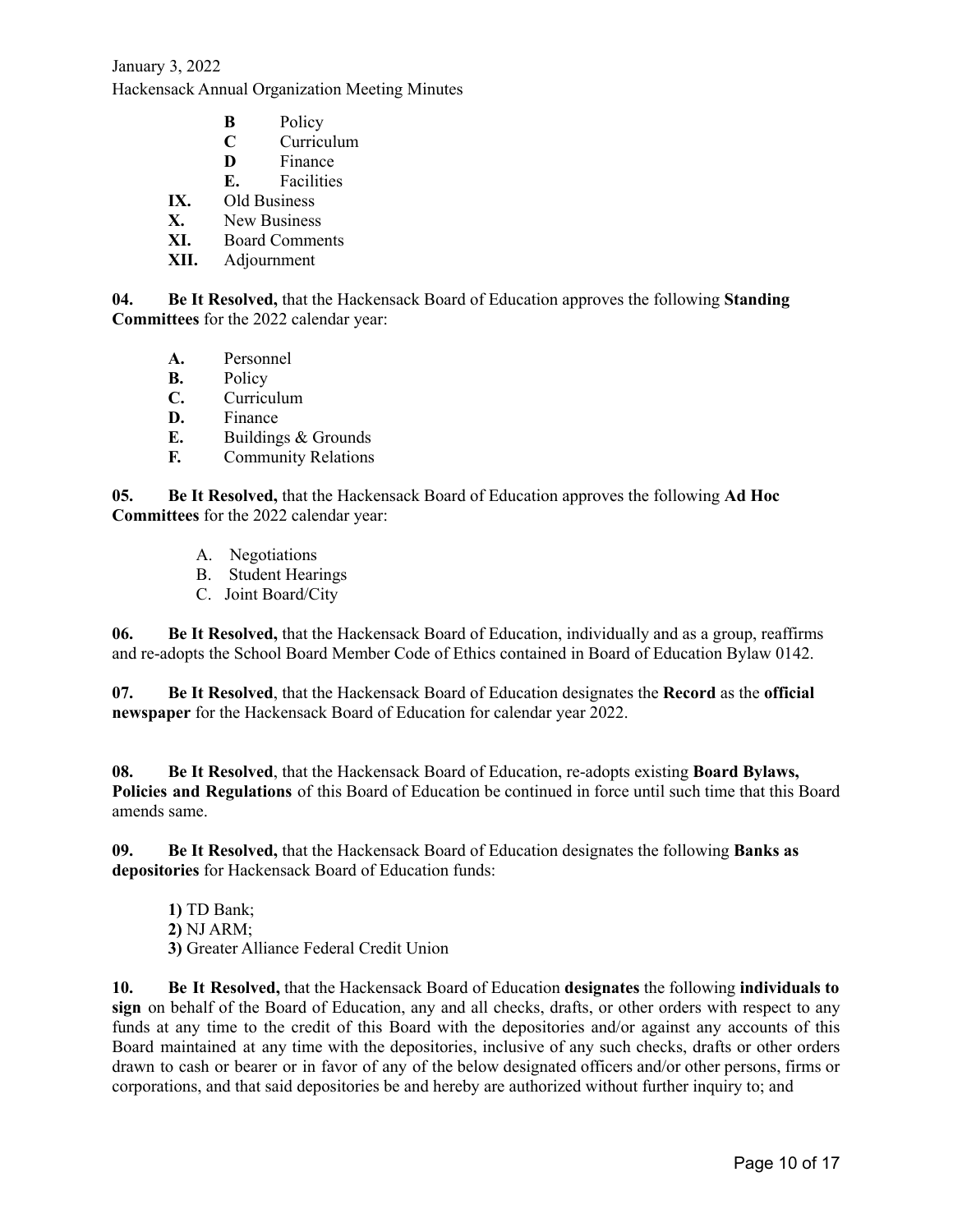**Be It Further Resolved,** that the Business Administrator/Board Secretary is hereby authorized to execute the required forms to maintain said accounts:

**A.** Pay the same to the debit of any accounts of this Board then maintained with them;

**B.** Receive, as the act of this Board, reconcilements of accounts when signed by any one or more of the below designated officers and/or individuals; and

**C.** Receive for deposit to the credit of this Board and/or for collection for the account of this Board, any and all checks, drafts, notes or other instruments for the payment of money, whether or not endorsed by the Board, which may be received for it such deposit and/or collection, it being understood that each item shall be deemed to have been unqualifiedly endorsed by this Board; and signed by at least two (2) of the following:

**1)** Board President; or **2)** Board Vice President **3)** SBA/Board Secretary; or **4)** Custodian of School Monies

**11. Be It Resolved,** that the Hackensack Board of Education designates the following as **depositories** for **Student Activity Accounts**, for the 2022 calendar year:

**1)** TD Bank; **2)** Greater Alliance Federal Credit Union

**Be It Further Resolved,** that all checks, drafts, notes or orders drawn against these accounts be signed by at least two (2) of the following:

- **1)** School Principal;
- **2)** Principal Designee;
- **3)** School Business Administrator; and

**Be It Further Resolved,** that no other bank accounts are authorized at the school level except for those so identified without formal resolution by the Hackensack BOE.

**12. Be It Resolved,** that the Hackensack Board of Education designates the following as **depositories** for the **Athletic Fund Accounts**, for the 2022 calendar year:

**1)** TD Bank; **2)** Greater Alliance Federal Credit Union

**Be It Further Resolved,** that all checks, drafts, notes or orders drawn against these accounts be signed by at least two (2) of the following:

**1)** Athletic Director; **2)** School Principal or Designee; **3)** School Business Administrator; and

**Be It Further Resolved,** that no other bank accounts are authorized at the school level except for those so identified without formal resolution by the Hackensack BOE.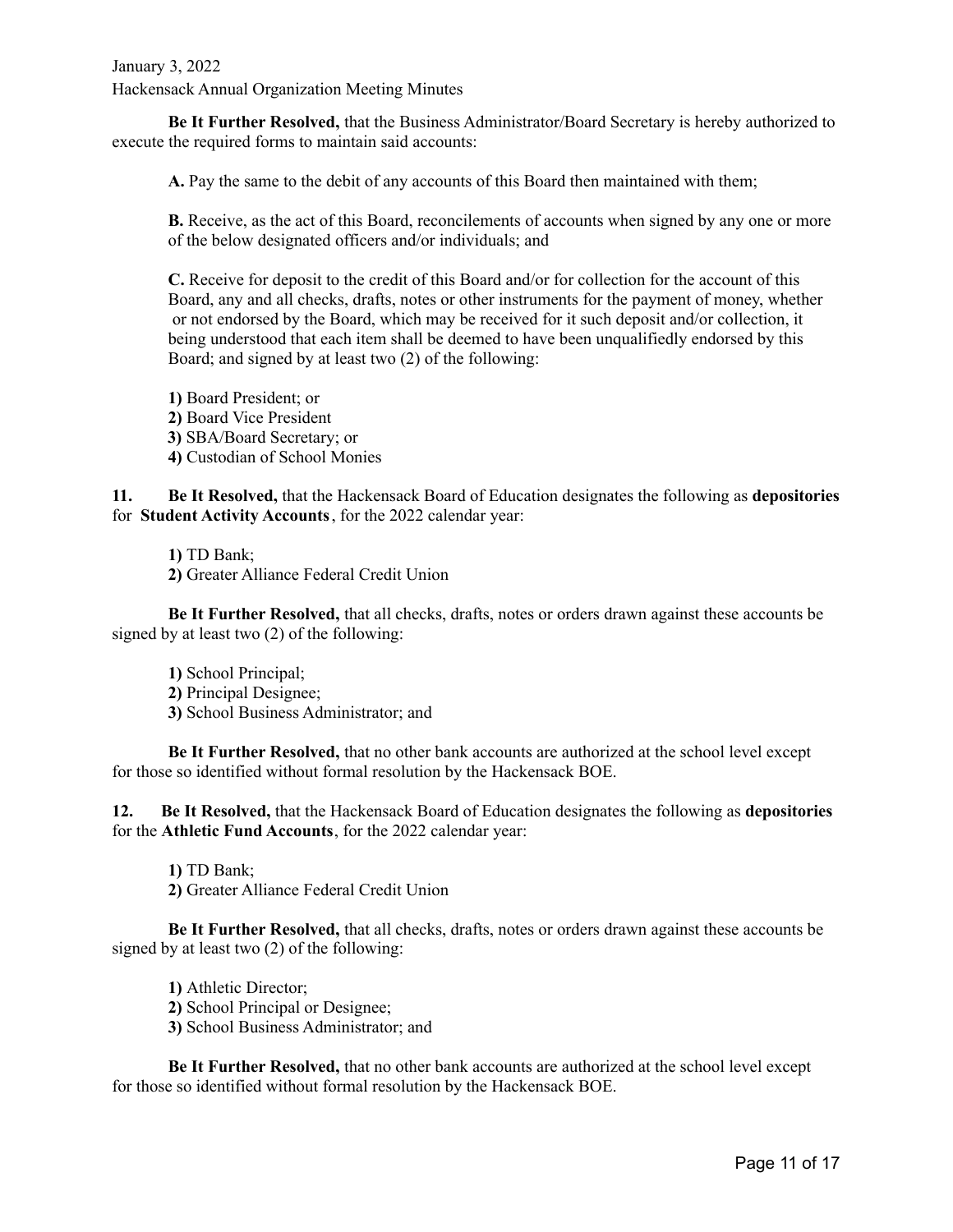**13. Be It Resolved,** that the Hackensack Board of Education authorizes the use of the **President's Facsimile Signature** on warrants, with the exception of Social Security payments, for the 2022 calendar year.

**14. Be It Resolved,** that the Hackensack Board of Education, approves the appointment of Florio, Perucci, Steinhardt, Capelli, Tipton & Taylor LLC, **General Counsel**, to represent the Board of Education, for calendar year 2022, at the following rate of \$165.00 per hour for Partners and Counsel, \$155.00 per hour for Associates, and \$90.00 per hour for work by law clerks and paralegals; and

**Be It Further Resolved**, that Lestor Taylor, Esq., will be the primary contact and coordinating attorney; and

**Be It Further Resolved**, all bills shall be forwarded to the Board Secretary for review and the processing for payment.

**15. Be It Resolved,** that the Hackensack Board of Education, approves the appointment of DMR Architects to serve as approved Architects for the 2022/2023 school year.

**16. Be It Resolved,** that the Hackensack Board of Education, approves the appointment of Lerch, Vinci & Higgins, LLP to serve as provide services to audit FY 2021/2022 school year.

| Consent agenda items 01 through 16                               |             |         |                |               |  |  |  |
|------------------------------------------------------------------|-------------|---------|----------------|---------------|--|--|--|
| <b>Motion: Trustee Coleman</b><br><b>Second: Trustee Goodman</b> |             |         |                |               |  |  |  |
|                                                                  | Yes         | $N_{0}$ | <b>Abstain</b> | <b>Absent</b> |  |  |  |
| Mr. Bendezu (Julio)                                              | X           |         |                |               |  |  |  |
| Mr. Carroll (Demetrius)                                          | X           |         |                |               |  |  |  |
| Mr. Coleman (Christopher)                                        | X           |         |                |               |  |  |  |
| Mr. Goodman (Ira)                                                | X           |         |                |               |  |  |  |
| Mr. James-Vickery (Scott)                                        | X           |         |                |               |  |  |  |
| Ms. Maury (Jennifer)                                             | X           |         |                |               |  |  |  |
| Mr. Oates (Michael)                                              | $\mathbf X$ |         |                |               |  |  |  |
| Mr. Powell (Lancelot)                                            | X           |         |                |               |  |  |  |
| Mr. Rodriguez (Anthony)                                          | X           |         |                |               |  |  |  |
| Ms. Sommerville (Marlene)                                        | X           |         |                |               |  |  |  |

**XIII.** As the Trustees could not reach consensus, President James-Vickery asked whether any of the candidates wished to withdraw, but none offered to do so. Mr. Taylor, Board Attorney referred to the district's By-Laws in Policy which governs the process to appoint Board Officers. He stated the By-Law grants the Board the latitude to discuss this matter during closed executive session. Prior to the commencement of the next round of votes, each nominee made a statement as to why each desired to be voted as Vice President.

Based on the ability to discuss this matter in closed session, Mr. Powell Moved to go into Closed Executive Session, and this was seconded by Ms. Somerville.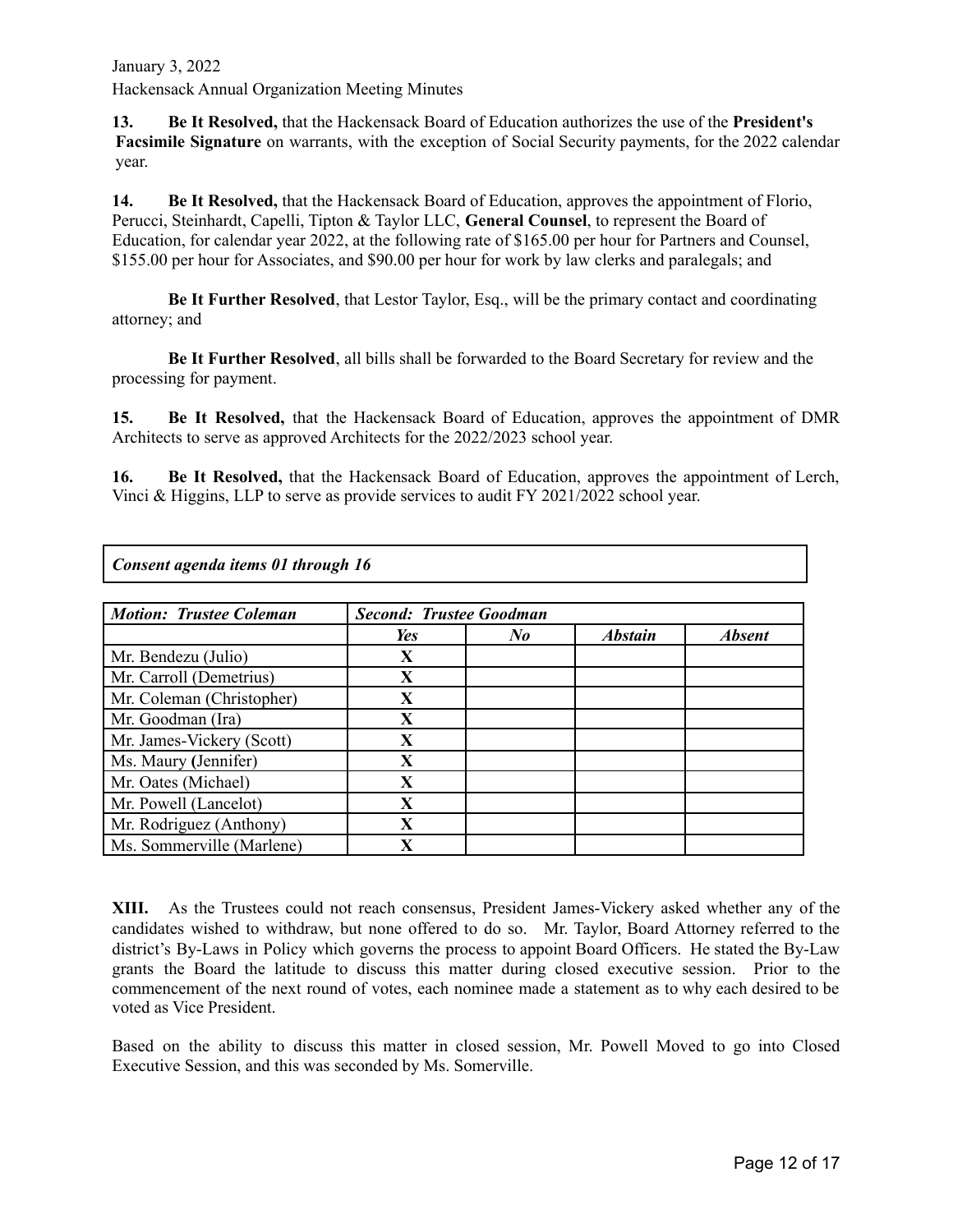**Be It Resolved,** that the Hackensack Board of Education determines it is necessary to meet in Executive Session on Monday, January 3, 2022, to discuss **Personnel**, **student and staff covid safety related matters, Negotiations and other confidential matters**; and

**Be It Further Resolved,** that these matters will be made public when the need for confidentiality no longer exists.

*Trustee Powell motioned to go into Executive Session at @8:50 p.m., seconded by Trustee Somerville, with Trustees Bendezu, Carroll, Goodman, Powell and Somerville voting aye,; and Trustees Coleman, James-Vickery, Maury, Oates, Rodriguez voting nay. As there was not a quorum voting to convene into closed session, the public portion of the meeting continued.*

#### **XIV. Nominations/Election of Board Vice President - Third Cycle**

The Board commenced voting on the Office of Vice President of the Hackensack Board of Education for the 2022/2023 school year.

On the nomination for **Candidate Rodriguez**:

| <b>Motion:</b>            |                         |         |                |               |
|---------------------------|-------------------------|---------|----------------|---------------|
|                           | Yes                     | $N_{0}$ | <b>Abstain</b> | <b>Absent</b> |
| Mr. Bendezu (Julio)       | X                       |         |                |               |
| Mr. Carroll (Demetrius)   |                         | X       |                |               |
| Mr. Coleman (Christopher) | X                       |         |                |               |
| Mr. Goodman (Ira)         |                         | X       |                |               |
| Mr. James-Vickery (Scott) | X                       |         |                |               |
| Ms. Maury (Jennifer)      |                         | X       |                |               |
| Mr. Oates (Michael)       | X                       |         |                |               |
| Mr. Powell (Lancelot)     |                         | X       |                |               |
| Mr. Rodriguez (Anthony)   | $\overline{\mathbf{X}}$ |         |                |               |
| Ms. Sommerville (Marlene) |                         | X       |                |               |

The nomination to elect Mr. Rodriguez to serve as Vice President of the Board of Education for the 2022/2023 school year resulted in a vote of 5 Ayes, 5 Nays, and 0 Abstentions, thus there were not sufficient votes of the majority of those present.

The Board then voted on **Candidate Powell** to serve as Board Vice President with the following result:

| <b>Motion:</b>            |     |    |                |               |
|---------------------------|-----|----|----------------|---------------|
|                           | Yes | No | <b>Abstain</b> | <b>Absent</b> |
| Mr. Bendezu (Julio)       |     | X  |                |               |
| Mr. Carroll (Demetrius)   |     | Х  |                |               |
| Mr. Coleman (Christopher) | Х   |    |                |               |
| Mr. Goodman (Ira)         |     |    |                |               |
| Mr. James-Vickery (Scott) |     |    |                |               |
| Ms. Maury (Jennifer)      |     |    |                |               |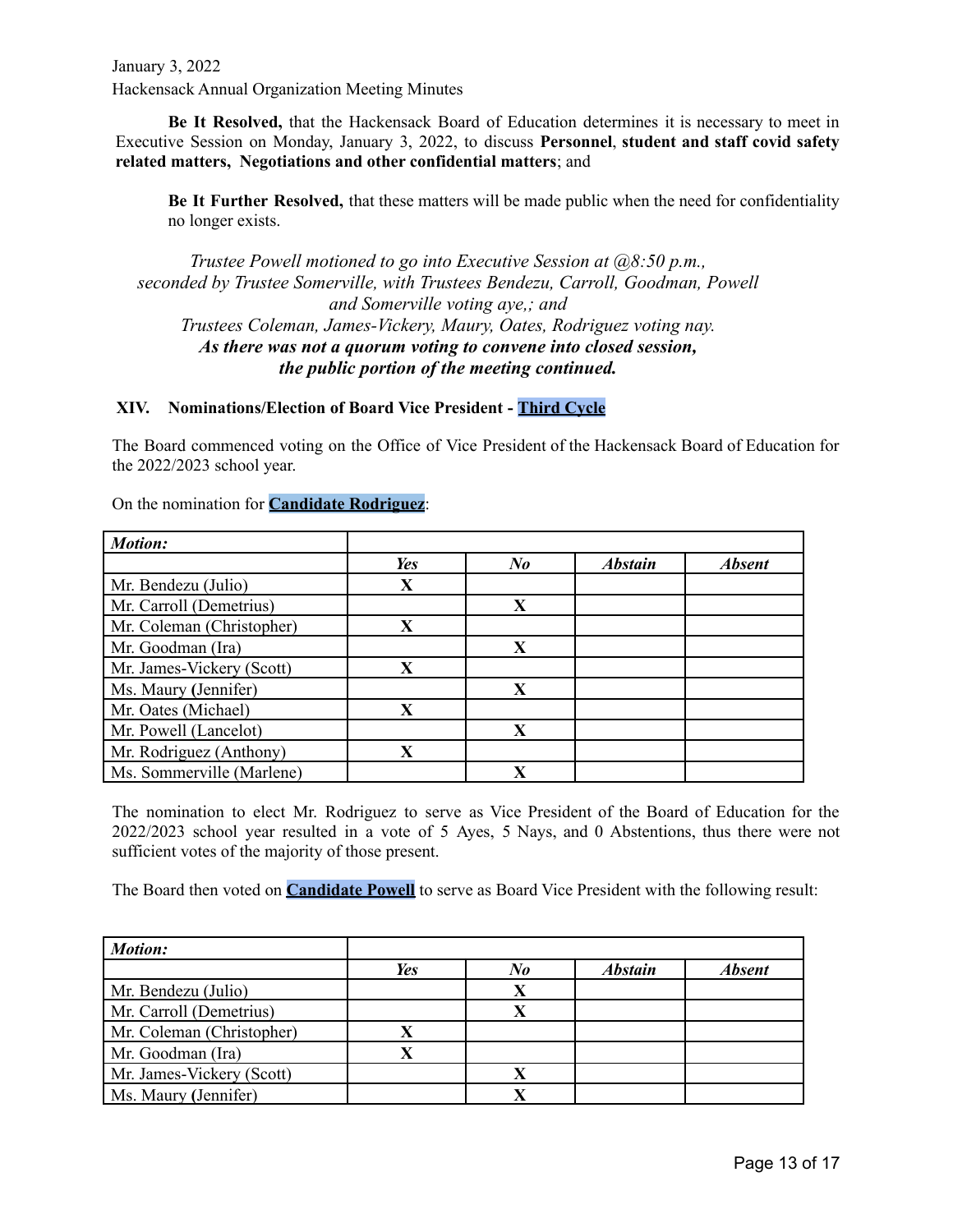| Mr. Oates (Michael)       |  |  |
|---------------------------|--|--|
| Mr. Powell (Lancelot)     |  |  |
| Mr. Rodriguez (Anthony)   |  |  |
| Ms. Sommerville (Marlene) |  |  |

The nomination to elect Mr. Powell to serve as Vice President of the Board of Education for the 2022/2023 school year resulted in a vote of 4 Ayes, 6 Nays, and 0 Abstentions, thus there were not sufficient votes of the majority of those present.

The Board then voted on **Candidate Maury** to serve as Board Vice President with the following result:

| <b>Motion:</b>            |                         |                         |                |               |
|---------------------------|-------------------------|-------------------------|----------------|---------------|
|                           | Yes                     | $N_{\boldsymbol{0}}$    | <b>Abstain</b> | <b>Absent</b> |
| Mr. Bendezu (Julio)       |                         | X                       |                |               |
| Mr. Carroll (Demetrius)   | X                       |                         |                |               |
| Mr. Coleman (Christopher) |                         | X                       |                |               |
| Mr. Goodman (Ira)         |                         | X                       |                |               |
| Mr. James-Vickery (Scott) | X                       |                         |                |               |
| Ms. Maury (Jennifer)      | $\overline{\textbf{X}}$ |                         |                |               |
| Mr. Oates (Michael)       |                         | X                       |                |               |
| Mr. Powell (Lancelot)     |                         | X                       |                |               |
| Mr. Rodriguez (Anthony)   |                         | X                       |                |               |
| Ms. Sommerville (Marlene) |                         | $\overline{\mathbf{X}}$ |                |               |

The nomination to elect Mrs. Maury to serve as Vice President of the Board of Education for the 2022/2023 school year resulted in a vote of 3 Ayes, 7 Nays, and 0 Abstentions, thus there were not sufficient votes of the majority of those present.

Discussion ensued as to whether this decision should be made by the County Superintendent of Schools, but the Trustees yielded to another round of voting by accepting nominees.

#### **XIII. Nominations/Election of Board Vice President - Fourth Cycle**

Referring to the inability so far to come to consensus as to the appointment of a Vice President, the Board President again reopened the floor to accept nominations for the Office of Vice President of the Hackensack Board of Education for the 2022/2023 school year.

- Mr. Powell nominated Ms. Somerville
- Mr. Oates nominated Mr. Rodriguez
- Mr. Carroll nominated Mrs. Maury
- Mr. Goodman nominated Mr. Powell

In the absence of further nominations, the Board President closed nominations and a roll call for each candidate ensued. The Board President accepted nominations for the Office of Vice President of the Hackensack Board of Education for the 2022/2023 school year.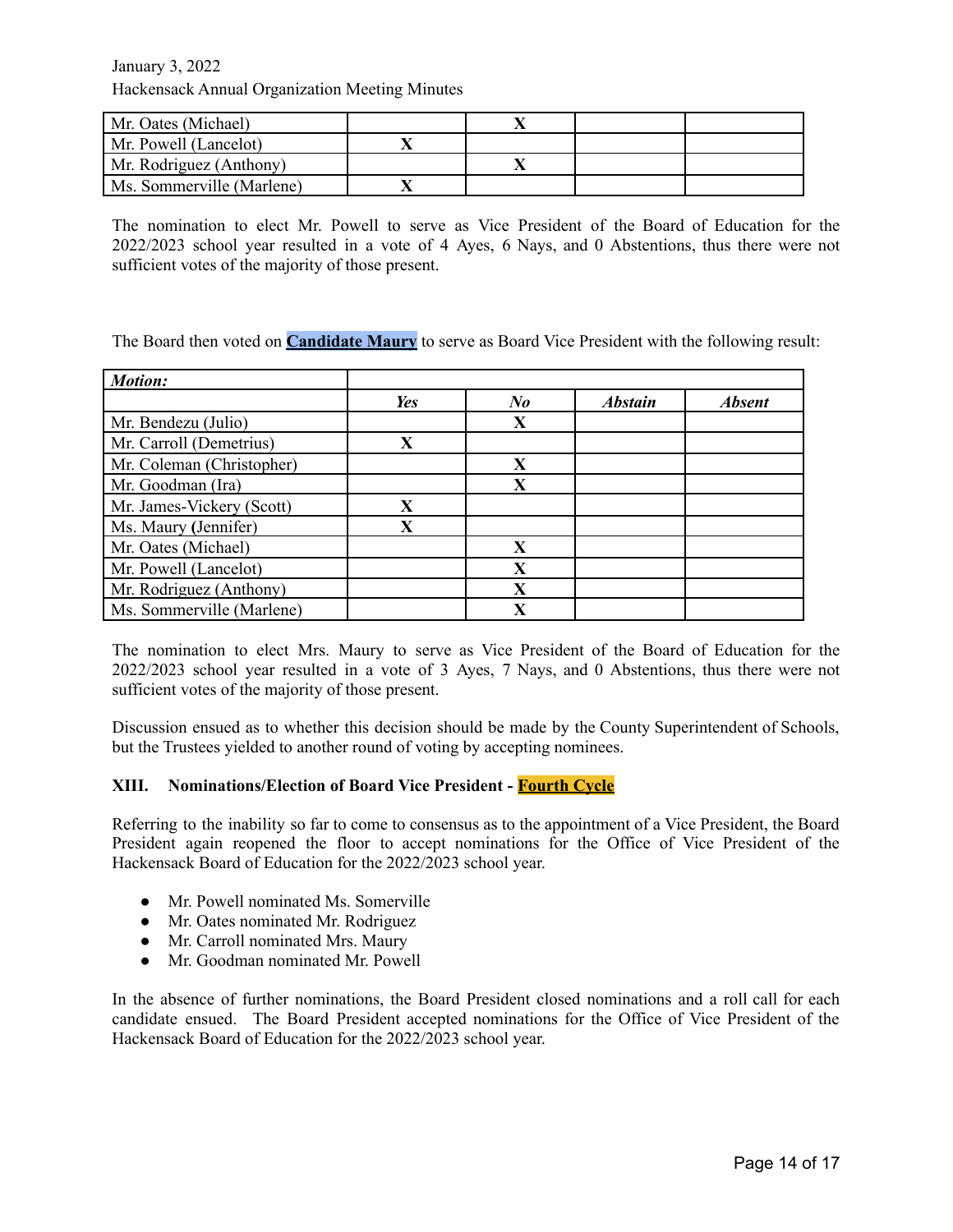|  | On the nomination for <b>Candidate Somerville</b> : |
|--|-----------------------------------------------------|
|--|-----------------------------------------------------|

| <b>Motion:</b>            |     |         |                |               |
|---------------------------|-----|---------|----------------|---------------|
|                           | Yes | $N_{0}$ | <b>Abstain</b> | <b>Absent</b> |
| Mr. Bendezu (Julio)       |     | X       |                |               |
| Mr. Carroll (Demetrius)   |     | X       |                |               |
| Mr. Coleman (Christopher) |     | X       |                |               |
| Mr. Goodman (Ira)         | X   |         |                |               |
| Mr. James-Vickery (Scott) |     | X       |                |               |
| Ms. Maury (Jennifer)      |     | X       |                |               |
| Mr. Oates (Michael)       |     | X       |                |               |
| Mr. Powell (Lancelot)     | X   |         |                |               |
| Mr. Rodriguez (Anthony)   |     | X       |                |               |
| Ms. Sommerville (Marlene) | X   |         |                |               |

The nomination to elect Ms. Somerville to serve as Vice President of the Board of Education for the 2022/2023 school year resulted in a vote of 3 Ayes, 7 Nays, and 0 Abstentions, thus there were not sufficient votes of the majority of those present. The Board then voted on Candidate Rodriguez to serve as Board Vice President with the following result:

On the nomination for **Candidate Rodriguez**:

| <b>Motion:</b>            |                         |         |                |               |
|---------------------------|-------------------------|---------|----------------|---------------|
|                           | Yes                     | $N_{0}$ | <b>Abstain</b> | <b>Absent</b> |
| Mr. Bendezu (Julio)       | X                       |         |                |               |
| Mr. Carroll (Demetrius)   |                         | X       |                |               |
| Mr. Coleman (Christopher) | $\overline{\textbf{X}}$ |         |                |               |
| Mr. Goodman (Ira)         |                         | X       |                |               |
| Mr. James-Vickery (Scott) | $\mathbf X$             |         |                |               |
| Ms. Maury (Jennifer)      |                         | X       |                |               |
| Mr. Oates (Michael)       | X                       |         |                |               |
| Mr. Powell (Lancelot)     |                         | X       |                |               |
| Mr. Rodriguez (Anthony)   | X                       |         |                |               |
| Ms. Sommerville (Marlene) |                         | X       |                |               |

The nomination to elect Mr. Rodriguez to serve as Vice President of the Board of Education for the 2022/2023 school year resulted in a vote of 5 Ayes, 5 Nays, and 0 Abstentions, thus there were not sufficient votes of the majority of those present.

The Board then voted on **Candidate Maury** to serve as Board Vice President with the following result:

| <b>Motion:</b>            |     |    |                |               |
|---------------------------|-----|----|----------------|---------------|
|                           | Yes | No | <b>Abstain</b> | <b>Absent</b> |
| Mr. Bendezu (Julio)       |     |    |                |               |
| Mr. Carroll (Demetrius)   |     |    |                |               |
| Mr. Coleman (Christopher) |     |    |                |               |
| Mr. Goodman (Ira)         |     |    |                |               |
| Mr. James-Vickery (Scott) |     |    |                |               |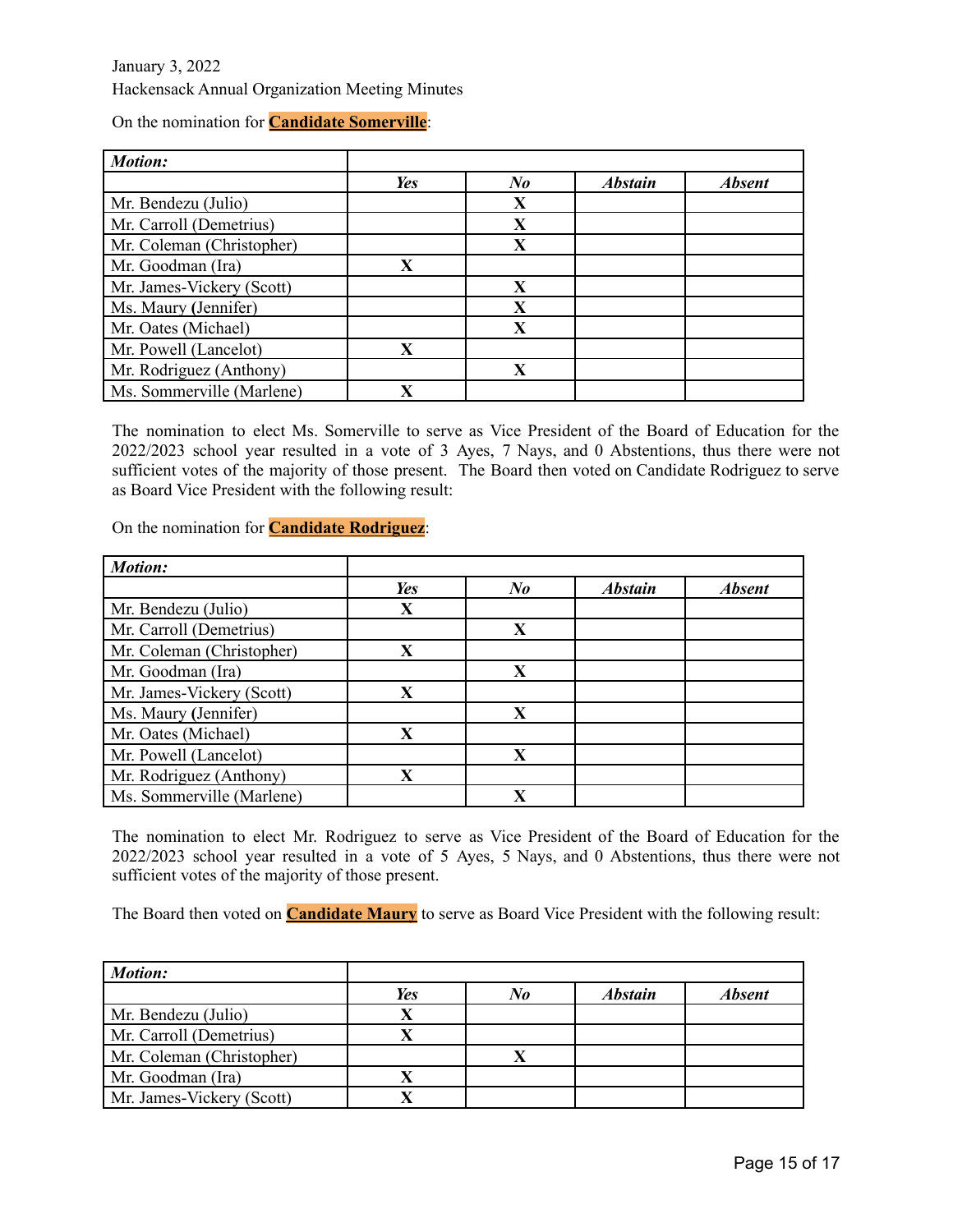| Ms. Maury (Jennifer)      |  |  |
|---------------------------|--|--|
| Mr. Oates (Michael)       |  |  |
| Mr. Powell (Lancelot)     |  |  |
| Mr. Rodriguez (Anthony)   |  |  |
| Ms. Sommerville (Marlene) |  |  |

The nomination to elect Mrs. Maury to serve as Vice President of the Board of Education for the 2022/2023 school year resulted in a vote of 5 Ayes, 5 Nays, and 0 Abstentions, thus there were not sufficient votes of the majority of those present.

The Board then voted on **Candidate Powell** to serve as Board Vice President with the following result:

| <b>Motion:</b>            |                         |         |                |               |
|---------------------------|-------------------------|---------|----------------|---------------|
|                           | Yes                     | $N_{0}$ | <b>Abstain</b> | <b>Absent</b> |
| Mr. Bendezu (Julio)       | X                       |         |                |               |
| Mr. Carroll (Demetrius)   |                         | X       |                |               |
| Mr. Coleman (Christopher) | $\overline{\textbf{X}}$ |         |                |               |
| Mr. Goodman (Ira)         | $\mathbf X$             |         |                |               |
| Mr. James-Vickery (Scott) |                         | X       |                |               |
| Ms. Maury (Jennifer)      |                         | X       |                |               |
| Mr. Oates (Michael)       |                         | X       |                |               |
| Mr. Powell (Lancelot)     | X                       |         |                |               |
| Mr. Rodriguez (Anthony)   |                         | X       |                |               |
| Ms. Sommerville (Marlene) | X                       |         |                |               |

The nomination to elect Mr. Powell to serve as Vice President of the Board of Education for the 2022/2023 school year resulted in a vote of 5 Ayes, 5 Nays, and 0 Abstentions, thus there were not sufficient votes of the majority of those present.

The Trustees then considered whether to yield and allow the County Executive Superintendent of Schools to make an appointment. The outcome of this straw poll was 7 in favor and 3 opposed. Discussion continued regarding what direction to proceed in, with Mr. Sanchez imploring the Board to reach consensus on its own without involving the County officials. He added, this could reflect poorly and have negative implications in the district's QSAC evaluation process as it relates to Governance.

President James-Vickery asked whether any nominee would consider withdrawing and Ms. Somerville did so. That left three candidates for the position of Vice President still under consideration.

President James-Vickery again asked whether any Trustee was willing to change his/her vote; however, there was no consensus to do so. Thus the appointment will be punted to the County officials.

#### **XIV. Board Comments**

- It was clear that all Trustees were passionate about serving the community and each had different perspectives but a common goal.
- Thanks to the public for attending.
- Thanks for those who voted for the new Trustees.
- The Board will follow up on the use of desk shields
- Thanks to all who supported the election of the Board President